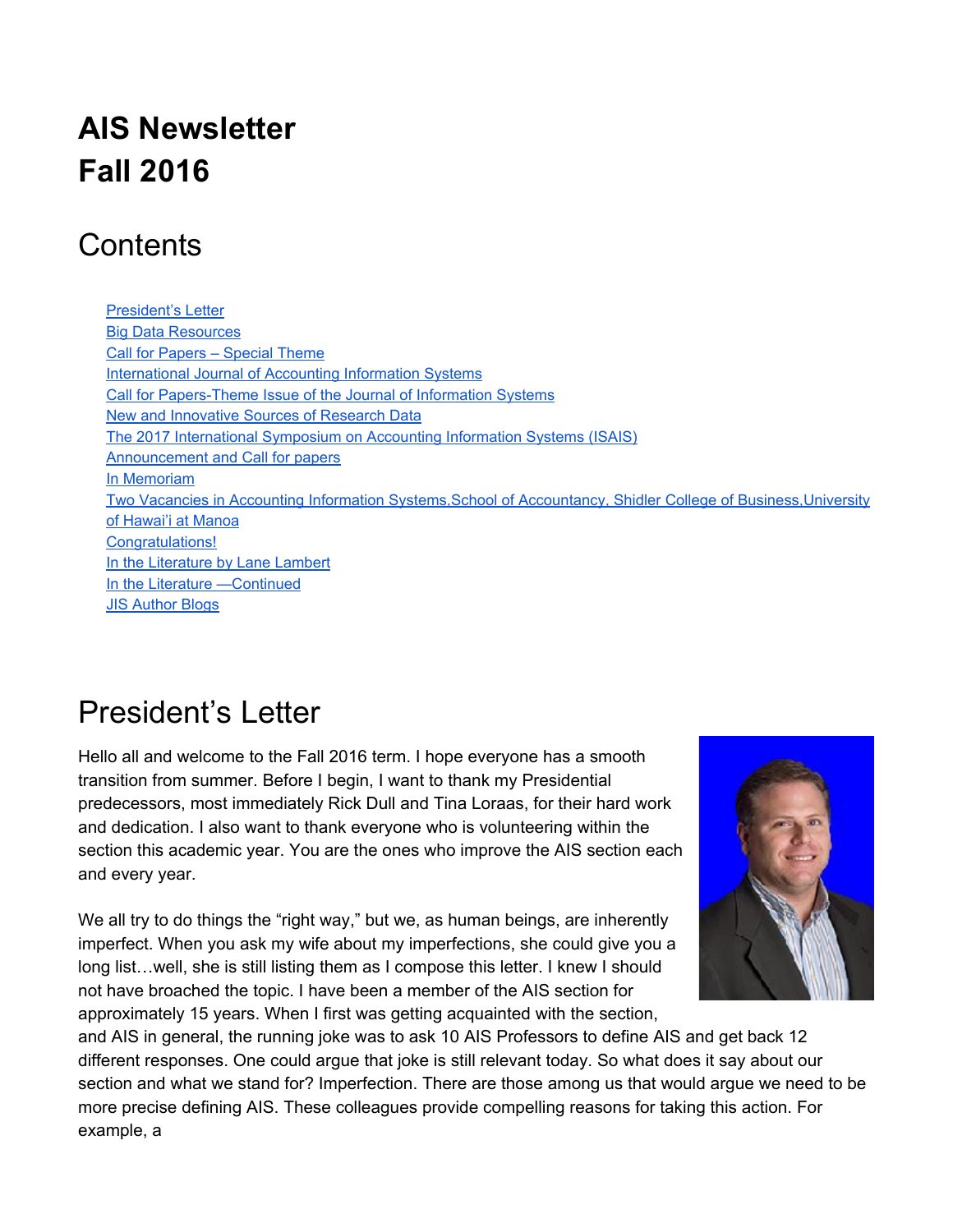precise AIS definition is likely to reduce ambiguity for our members and for those colleagues in other accounting academic domains, which could potentially increase understanding and "acceptance" from those who would better understand our roles within accounting departments. Perhaps "acceptance" is too strong a term in this case, but it may be that too many non-AIS accounting faculty do not really understand what it is we teach and research.

Although I agree we, as a section, should take action to narrow this "understanding gap," I believe that imperfection provides continuous opportunities. Precisely defining AIS is a daunting task on its own, but it takes on added risk of unnecessarily limiting us where we have not been limited before. We all know that AIS touches all of the other accounting domains (as well as computer science, corporate governance, and other non-accounting domains). This ideal allows us flexibility to publish and teach in areas that AIS faculty have their greatest knowledge in even though it may not be the same, exact area as the AIS faculty member next door. Why risk limiting ourselves to areas that AIS faculty may not be as well versed in? This is an interesting and important topic for AIS faculty to consider. Whatever side you fall on, I welcome further discussion and debate to help all of us move forward.

In a related vein, one of my goals this year as AIS section President is to better understand the current supply and demand of AIS Ph.Ds. in the US. My interest is not intentioned to be detrimental to the non-tenure track AIS colleagues who provide critical teaching and service needs to their universities. Rather, I would like to know why there are so few AIS Ph.D. graduates nationwide on an annual basis; the current and estimable future demand for AIS Ph.Ds.; and where folks like me (an AIS Ph.D.) are headed in the future. In aggregate, I refer to these issues as the "value" of an AIS Ph.D. Responses to these issues are not likely to be simple or limited to one "reason." Yet, more fully understanding these issues is vital to the current and future success of AIS faculty. Our upcoming AIS midyear meeting provides an excellent forum for us to discuss these, among other important issues. I invite you to attend, participate, and share your insights along with your research and/or pedagogical innovations, although as someone who is currently situated in Florida I know how challenging being in Orlando in January can be (you may detect a note of sarcasm at your own risk).

I believe that the outcomes from the most recent AIS section Executive Meeting (occurring at the Annual Meeting) are moving us in the right direction. JIS is now open access to all AAA members. The upcoming and second-ever JIS Conference in October provides an excellent program of research papers, as well as crucial practitioner participation. I am indebted to conference Chair Eileen Taylor, JIS co-Senior Editors Mary Curtis and Roger Debreceny among others who have worked so diligently to make this conference a reality. In addition, 1) the AIS section is working to have joint midyear meetings with other sections in addition to SET and 2) the section has contacted AAA to setup an opt-out infrastructure where all newly-accepted AAA journal articles are emailed to every AAA member. All of these actions are geared at getting our work exposed to AAA members from other sections in order to increase their understanding of what we do. We are moving forward. Please join in and participate in section activities so we can all realize the benefits. To reiterate an earlier point, the AIS section serves all of us.

Have a great fall term. I look forward to seeing you in Orlando.

Rob Pinsker 2016-17 AIS Section President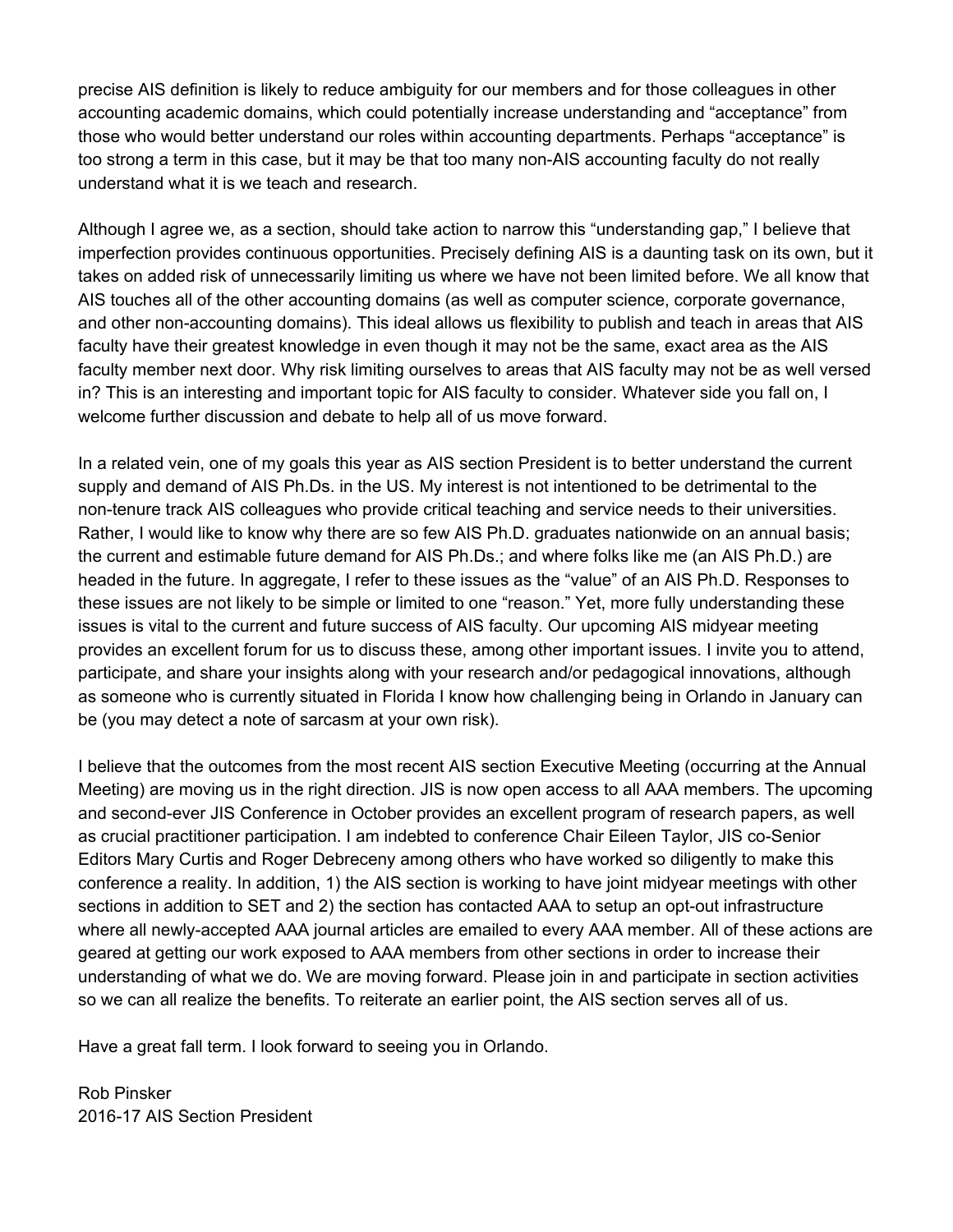# <span id="page-2-0"></span>Big Data Resources

### **EY ARC (Academic Resource Center)**

- ∙ Must email Catherine Banks for access: catherine.banks@ey.com
- ∙ Once you have access go to [www.ey.com](http://www.ey.com/) and click on Client Portal to go to Faculty Resources
- ∙ Under Analytics Mindset the following materials are available: PowerPoints, Surveys, Videos, Articles, Tableau Exercise with Data and Answer Keys and Discussion Questions (case called Big Deals)
- ∙ Lots of other topics with teaching resources available as well.

#### **Rutgers AICPA Data Analytics Research Initiative (RADAR)**

Contacts: Miklos Vasarhelyi & Jun Dai

- ∙ Designed to facilitate the further integration of data analytics into the audit process, and to demonstrate through research how this can effectively lead to advancements in the public accounting profession (the "Profession").
- ∙ Focuses on testing of theory and methodology (not building tools) to inform the development of audit data analytics guidance.
- ∙ Will encourage collaboration in other scholarly, practical research into audit analytics, and will seek to spread learning in the field via publications, colloquia, conferences and networking opportunities.
- ∙ Will seek to establish a process for open dialog with U.S. standards setters, regulators and other interested parties.
- ∙ Will involve individuals with specific skill sets and perspectives as needed to support the process including experts in related fields such as artificial intelligence, machine learning, statistics, Big Data analytics and researchers from other academic institutions.
- ∙ Participants include: Big Four (KPMG, Deloitte, EY, PWC), other firms (GT, Crowe Horwath, BDO, RSM/US), AICPA, and CPA Canada
- ∙ Example cases:
	- 1. Deloitte: Inventory
	- 2. EY: Revenue
	- 3. PwC: Journal Entry Testing
	- 4. KPMG: Purchase to Pay
- ∙ Current Projects:

#### In Process:

- 1. Sandbox: Automating the Evaluation of Internal Control Systems
- 2. Multivariate Exceptional Exceptions
- 3. Visualization
- 4. Member survey

Under Consideration: Is data evidence?

Long-term Potential Projects: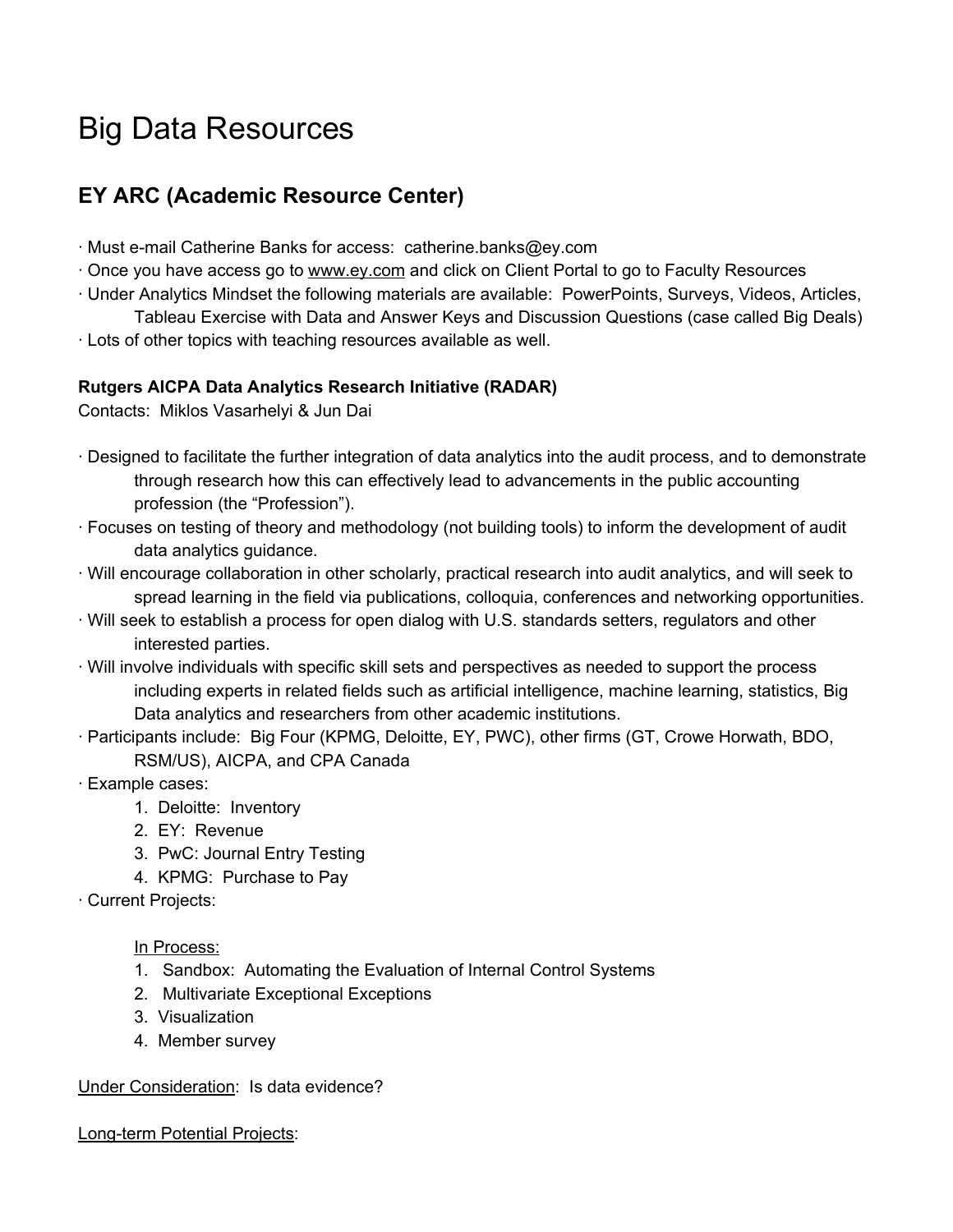- 1. Process Mining Operationalization in Auditing
- <span id="page-3-0"></span>2. Deep Learning in Auditing

# Call for Papers – Special Theme *International Journal of Accounting Information Systems*

In 2010 the International Accounting Standards Board introduced "Faithful Representation" as one the two fundamental qualitative characteristics of financial reporting. Of all the research domains in accounting, the concept of "representation" has arguably played the most significant role in accounting information systems (as indeed it has more broadly in information systems). The view of accounting as a practice for generating useful representations of economic phenomena is very much an accounting information systems view dating back at least to the 1970s. Surely then accounting information system (AIS) and cognate researchers are well positioned to contribute substantially to the broader field's understanding of the notion of representation and faithful representation in particular.

The *International Journal of Accounting Information Systems* therefore is calling for papers for a special theme, (to run across multiple issues), on "Faithful Representation: A Fundamental Characteristic in Accounting (and) Information Systems". The purpose of this special theme is to encourage contributions that showcase the fundamental role of AIS issues in accounting research and practice. Submissions are invited that address the centrality of representation in accounting information systems and accounting more broadly. Papers should address a question of accounting arising from AIS, and enhance our understanding of representation. Possible topics could include:

- The development of reporting systems and technologies (e.g., XBRL) and their impact on faithful representation.
- Enhancing faithful representation by AIS enabling a broader scope for reporting either externally (e.g., integrated reporting, sustainability reporting) or internally (e.g., risk management, non-financial performance measures).
- The role of AIS in providing access to more complete, error free and unbiased data for fair value accounting and measurement more broadly.
- AIS processes and internal controls and faithful representation of accounting phenomena.
- The role of IT in facilitating audit and assurance to achieve more faithful representation of accounting phenomena (e.g., continuous audit, audit analytics).

Faithful representation of IT value.

Semantic modelling of accounting phenomena and faithful representation.

Judgment and decision making with AIS-delivered faithful (or indeed unfaithful) representations.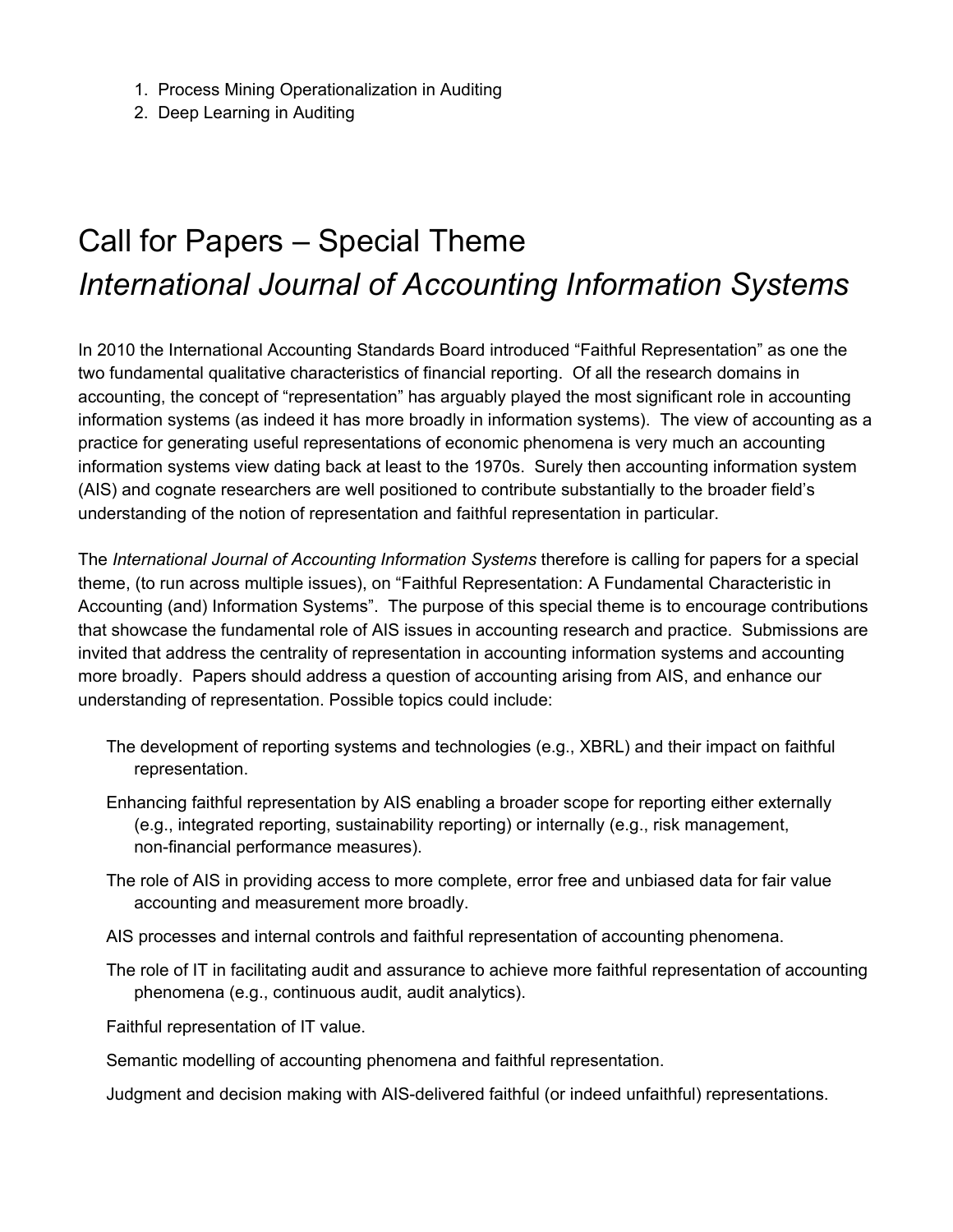Please contact the Guest Editor, Professor Michael Davern (mjdavern@unimelb.edu.au), The University of Melbourne, to discuss any other additional topics that you believe are appropriate for inclusion in the special theme.

The intention is to run this special theme in two volumes of the *International Journal of Accounting Information Systems* in 2017 and 2018. The **submission deadline** for the first volume with the special theme is 31 October 2016. The anticipated deadline for the subsequent volume is 31 October 2017.

The call is also available on-line at:

http://www.journals.elsevier.com/international-journal-of-accounting-information-systems/call-for-papers/f aithful-representation-a-fundamental-characteristic

### <span id="page-4-0"></span>Call for PapersTheme Issue of the *Journal of Information Systems* New and Innovative Sources of Research Data

The *Journal of Information Systems* (*JIS*) is the journal of the Accounting Information Systems (AIS) Section of the American Accounting Association [\(www.jisonline.com\)](http://www.jisonline.com/). *JIS* will publish a theme issue of *JIS* entitled "Sources of Data."

Accounting researchers have recently gained access to inexpensive and plentiful research data and participants through new outlets, including online labor markets and for-profit data aggregators. Services such as Amazon's Mechanical Turk allow for rapid collection of data, and there has been significant growth in the use of participants from online markets in accounting research. Researchers are also using massive datasets from sources such as corporate transaction archives, Google Search Analytics, weather records, social media and other external data. These big data sources require data management and analytical techniques not often employed in accounting research. This theme issue seeks papers that examine opportunities and risks created by the use of these new and emerging sources of data.

Examples of relevant topics include:

∙ Online labor markets:

- \* Evaluation of emerging sources of research participants (i.e., new sources other than Amazon's Mechanical Turk, Qualtrics, and Survey Monkey Audience) and sources of participants that are new to the accounting discipline
- \* Discussion of the risks of fast access to inexpensive participants
- \* Discussion of opportunities associated with fast access to inexpensive participants (for example, enhanced capacity to conduct longitudinal, cross-cultural and multi-method studies)
- \* Evaluation of methods to improve research designs that use online workers (for example, to deal with new threats such as repeated exposure to established psychological measures and common research paradigms)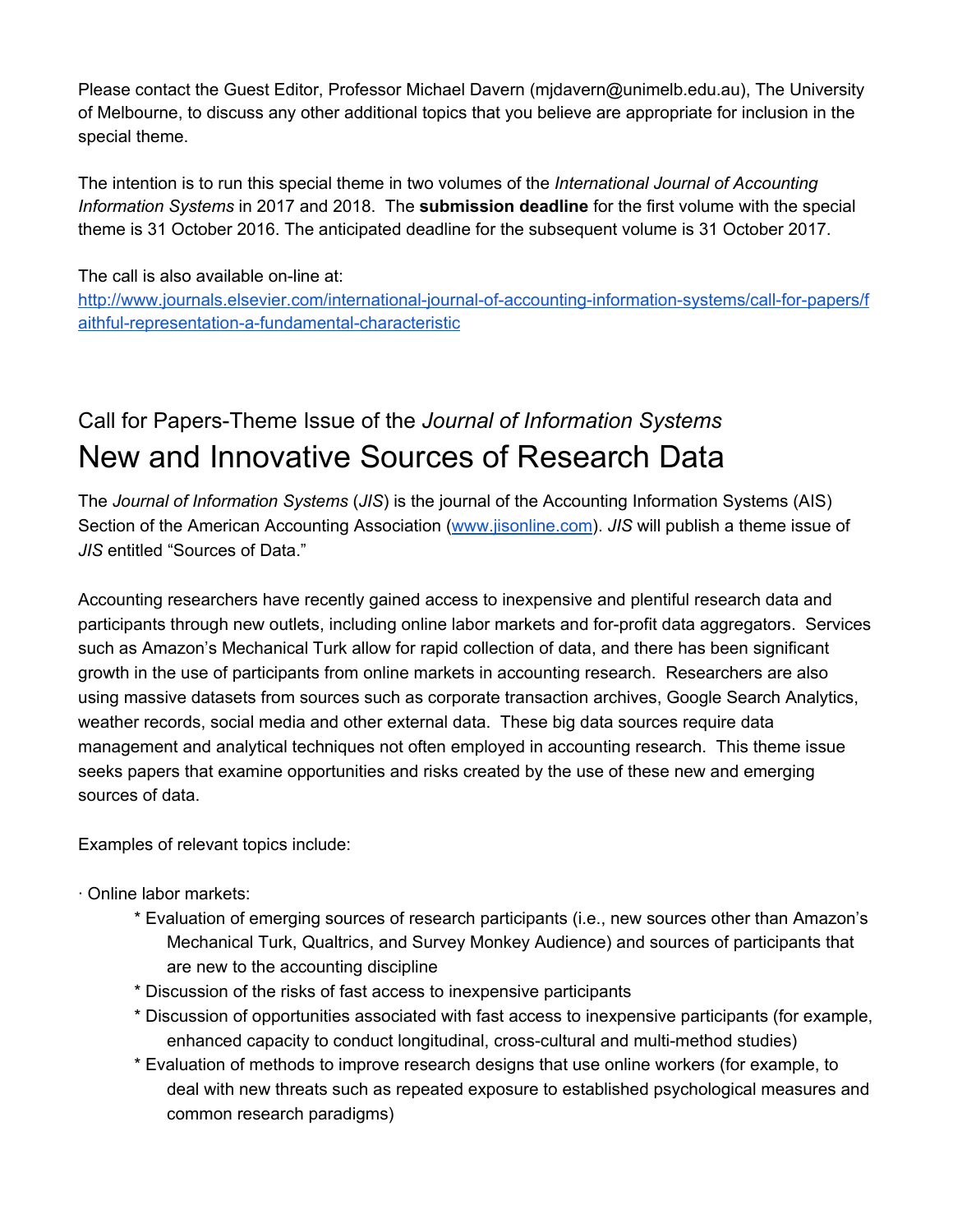- \* Examination of the population of online workers (e.g., is the population large enough to accommodate the growth of the use of these workers?)
- \* Examination of the differences between online work environments and traditional laboratory environments or traditional distributions of surveys and the potential influences of such differences on research findings
- \* Replication of seminal and recent experiments where there is reason to believe that paid online participants may yield different results or new insights
- \* Examination of reviewer and editor perceptions of data obtained through online labor markets and other data sources
- \* Evaluation of the effects of incentives and incentive amounts on the behavior of participants in online experiments
- ∙ Identification and comparison of sources of data for specific research streams, such as corporate social reporting (CSR), data analytics, judgment and decision making, etc.
- ∙ Discussion of online sources for qualitative research including Delphi studies and focus groups
- ∙ Review of research conducted in other disciplines employing a particular innovative data source
- ∙ Evaluation of new databases and datasets that may be applicable to research in accounting and auditing
- ∙ Methods for data management and analysis of large and complex data sets
- ∙ Ethical questions and academic publication issues that arise in dealing with these new data sources

All research methods are welcome, including experimental, survey, case study, archival and literature review. The editors also welcome the submission of short papers that are appropriate for publication as a Research Note. In addition to research papers, the editors would be interested in publishing commentaries and calls for action on the issues raised in the theme issue. Please contact the theme issue editors for further information. Submissions should follow the *JIS* editorial guidelines at [www.jisonline.com.](http://www.jisonline.com/) Submissions for the special issue are due on **December 15, 2016**. Earlier submission is encouraged. The co-editors of the theme issue are Jake Rose, Professor of Accounting, Victoria University of Wellington, Email: jake.rose@vuw.ac.nz and Ania Rose, Associate Professor, Victoria University of Wellington, Email: ania.rose@vuw.ac.nz.

# <span id="page-5-0"></span>The 2017 International Symposium on Accounting Information Systems (ISAIS) Announcement and Call for papers

#### **May 8-9, 2017 ● Valencia, Spain**

Tilburg University is pleased to announce the seventh **International Symposium on Accounting Information Systems** (ISAIS), immediately preceding the 40<sup>th</sup> Annual Congress of the European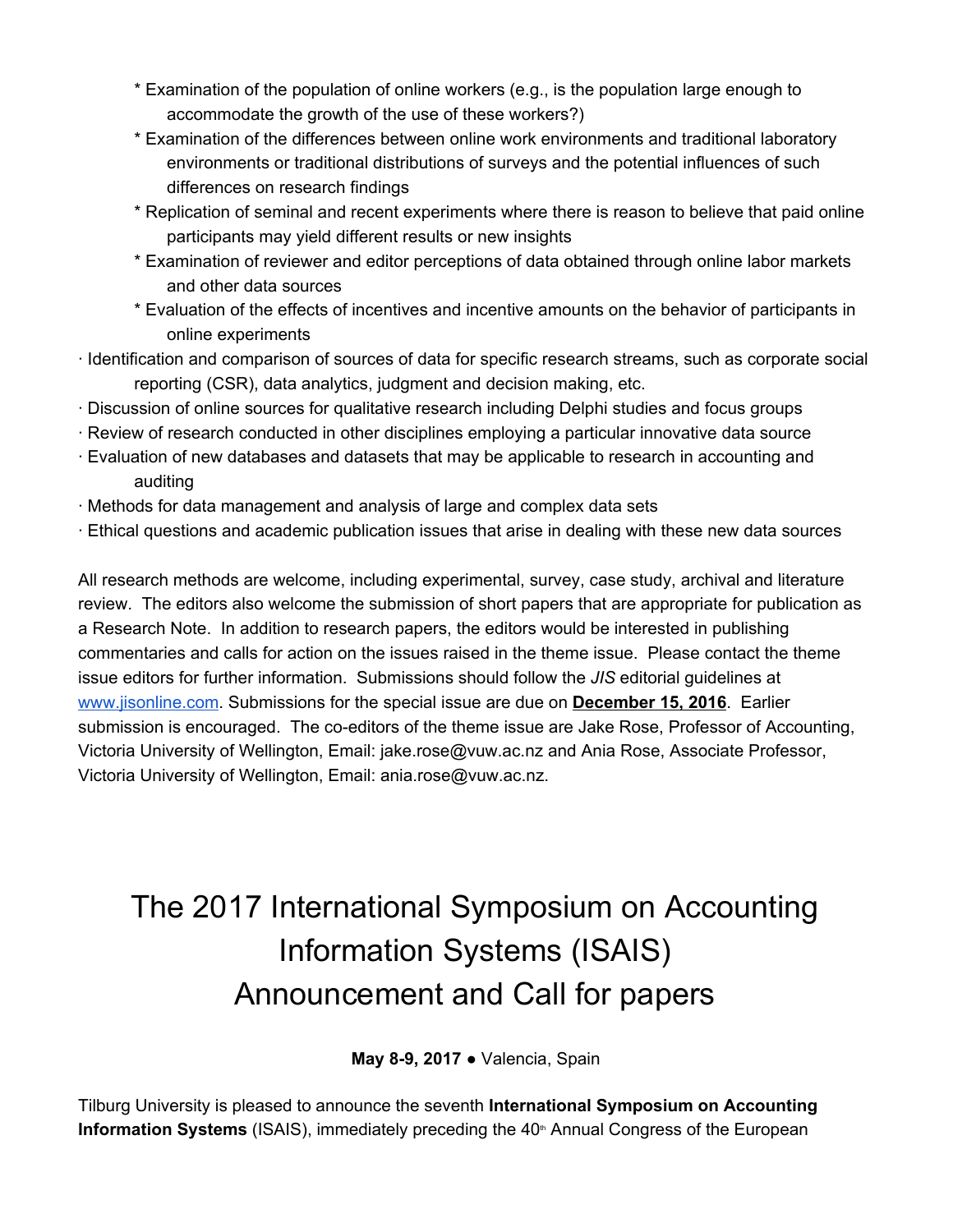Accounting Association. **ISAIS** is held annually and rotated between the University of Central Florida (USA), Tilburg University (The Netherlands) and the University of Melbourne (Australia).

The objective of **ISAIS** is to bring together researchers from all disciplines related to *Accounting Information Systems (AIS)*. Topics of interest include, but are not limited to: *AIS* development, distributed ledger technology, internal control developments, strategic information systems, cultural influences on *AIS*, business intelligence, decision aids, business process management, audit and assurance regarding *AIS*, continuous auditing and reporting, enterprise resource planning, knowledge management, XBRL, process mining, and data-analytics.

The **2017 ISAIS** program will tentatively consist of a keynote speech, journal quality paper presentations, and a workshop. The emphasis is on a high level of interaction, discussion and debate in a friendly, supportive and relaxed atmosphere. At the same time, the intent of **ISAIS** is to provide a global forum for bringing the leading *AIS* researchers and developing scholars together to discuss and critique leading edge research in the field.

#### **PAPER SUBMISSION**

Only completed research papers should be submitted. Accepted papers will receive a conditional acceptance for publication in the International Journal of Accounting Information Systems. Papers are not required to be dually considered for the journal and authors should advise in their cover letter whether they wish to have their paper considered for *IJAIS*. We encourage doctoral students and junior researchers to submit their research.

#### ISAIS (Symposium Only) Submissions:

To submit an original research paper, e-mail your complete manuscript to both: Professors Eddy Vaassen at e.h.j.vaassen@tilburguniversity.edu and Mieke Jans at mieke.jans@uhasselt.be.

#### ISAIS and *IJAIS* (Dual Consideration) Submissions:

At the authors' prerogative, submitted papers can also be considered for publication in the *International Journal of Accounting Information Systems* (*IJAIS*). T hese papers should constitute original research that is not currently being considered for publication or has not been previously published elsewhere. For concurrent consideration at both the ISAIS symposium and *IJAIS*, authors should submit their manuscripts using the *IJAIS* online submission system at <http://ees.elsevier.com/accinf/default.asp> and e-mail their complete manuscript to both: Eddy Vaassen at e.h.j.vaassen@tilburguniversity.edu and Mieke Jans at mieke.jans@uhasselt.be. The ISAIS organizing and program chairs will serve as the *IJAIS* editors on these papers in close collaboration with the *IJAIS* editors, Professors Sev Grabski and Stewart Leech. Please clearly specify in your cover letters to *IJAIS* and ISAIS that your submission is a dual submission and is intended for presentation at ISAIS 2017.

#### **CONFERENCE WEBSITE**

Please visit the conference website for further information and registration at[:](http://www.tilburguniversity.edu/isais2017) [www.tilburguniversity.edu/isais2017](http://www.tilburguniversity.edu/isais2017)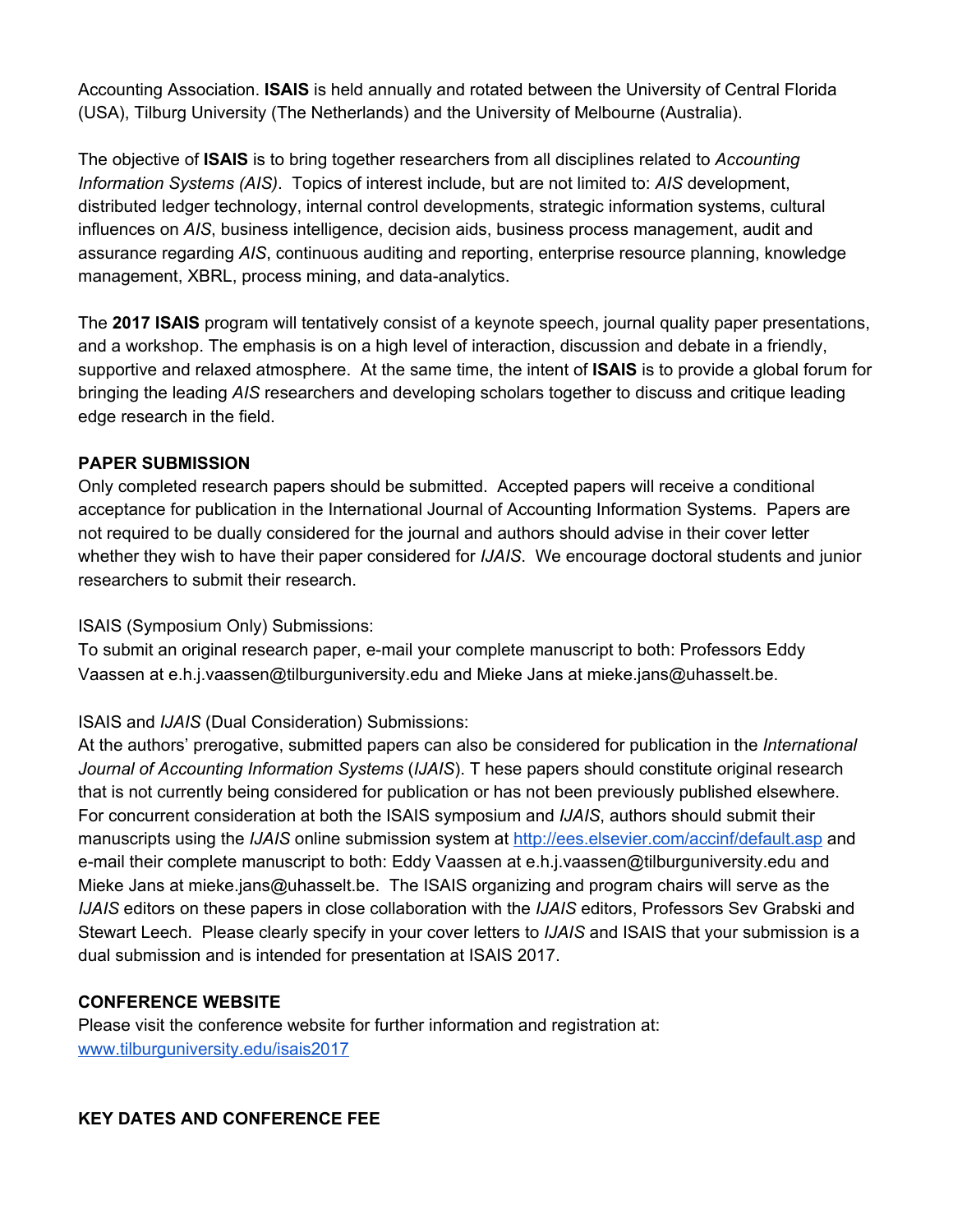Submission deadline: February 1, 2017 Notification of decision: March 15, 2017

Registration deadline and conference fee: registration before April 1, 2017 conference fee  $\epsilon$ 175,-, after that date conference fee €225,

#### **VENUE**

The conference will be held in the ADEIT building of the University of Valencia in the city center. See[:](http://www.adeituv.es/) <http://www.adeituv.es/>

#### **ORGANIZING COMMITTEE**

Eddy Vaassen (Chair, Tilburg University, The Netherlands) Mieke Jans (Hasselt University, Belgium) Iuliana Sandu (Rotterdam School of Management, The Netherlands)

#### **PROGRAM COMMITTEE**

Vicky Arnold (University of Central Florida, United States) Michael Davern (University of Melbourne, Australia) Anna Gold (VU Free University Amsterdam, The Netherlands) Severin Grabski (Michigan State University, United States) Mieke Jans (Chair, Hasselt University, Belgium) Stewart Leech (University of Melbourne, Australia) Steve Sutton (University of Central Florida, United States) Eddy Vaassen (Tilburg University, The Netherlands) Miklos Vasarhelyi (Rutgers, The State University of New Jersey, United States)

#### **CONTACT**

<span id="page-7-0"></span>For more information, please contact Iuliana Sandu at sandu@rsm.nl.

### In Memoriam

On January 16, 2016, James C. Lampe (COBA Dean's Distinguished Professor of Ethics at Missouri State University) passed away from pancreatic cancer ending a career as a scholar that spanned 47 years. Jim was one of the early drivers of AIS in the 1970s where he was on the forefront of the integration of general audit software in the auditing process. He developed the MARS system, a fully working general audit software system for pulling data from mainframe systems, but designed specifically for free distribution to other academics for integration into their classroom. Later in the mid-1980s he helped convert PriceWaterhouse's first PC-based audit support software to a modular form that could be implemented in the academic environment and included free case sets for use with the system. Jim was perhaps best known to our current senior AIS members for his spirited academic debates in discussing other leading AIS academics' papers at the "Phoenix Symposium" which served as the Section's primary research conference prior to the starting of the annual mid-year meeting.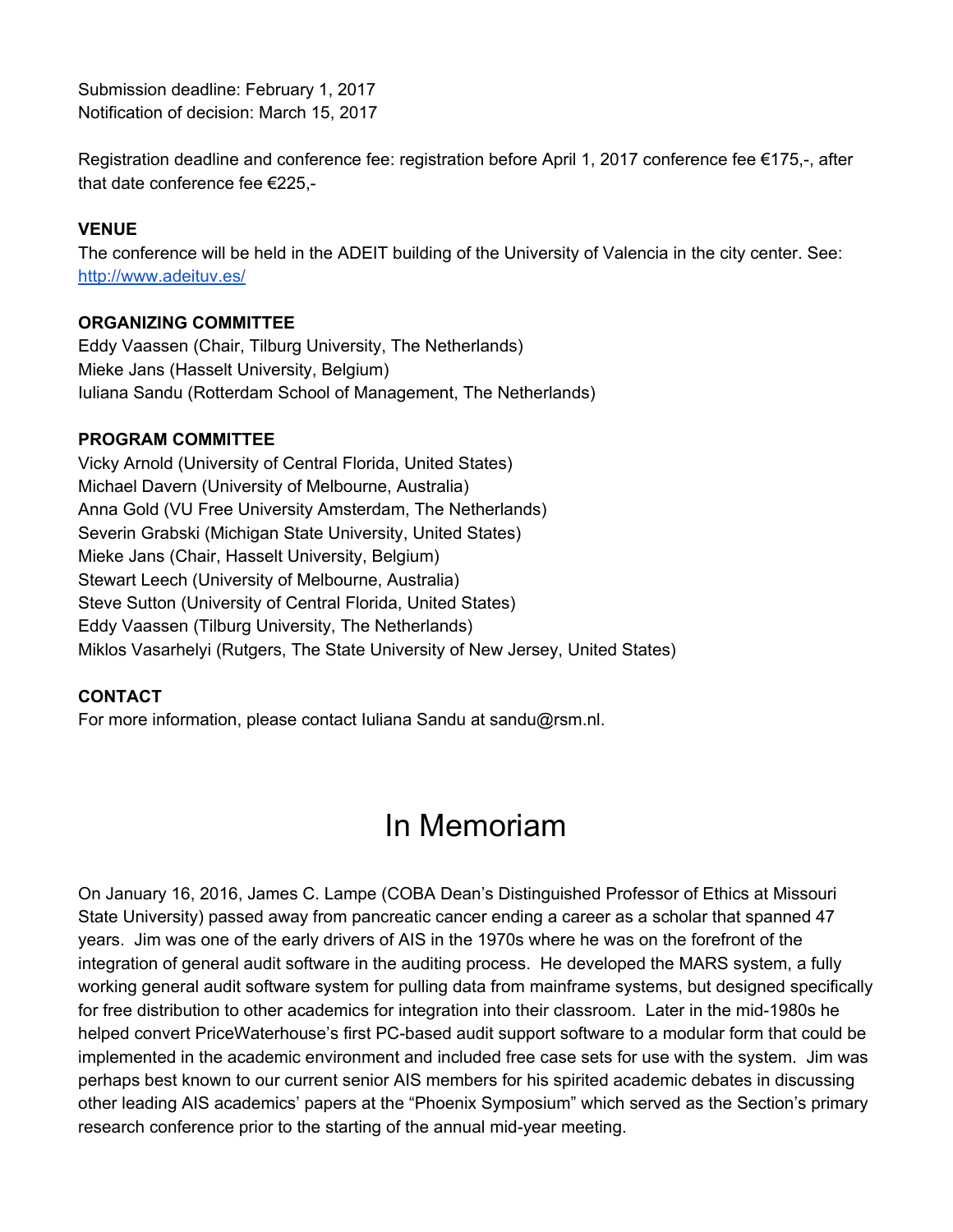Jim represented what is unfortunately a dying breed of accounting scholar—he sought difficult questions facing the accounting profession, including the integration of technology and automation of the audit process, and assumed the traditional academic role of looking at ways to improve practice and/or fulfilling the traditional academic responsibility of being a conscious for society promoting the public interest. He always attacked these questions with professionalism and academic rigor. The goal was never to simply "get a publication" or "publish in the right journal", the goal was to take on an interesting, contemporary issue and to have a voice in how the profession could or should address the issue. Jim supervised a generation of AIS scholars that now represent a significant part of the senior scholars in the Section. He will be severely missed by his students, his colleagues, our profession, and most of all some very close friends in our Section.

A budding scholar and great mind, the AIS community was robbed of one of its bright young energetic scholars, Acklesh Prasad (Queensland University of Technology) after he passed away in his sleep in the early hours of June 15, 2016. Acklesh received his Ph.D. from the University of Queensland in 2009, and after returning home for a short stint at the University of the South Pacific (Fiji) he joined the faculty at QUT in 2012. Within a very short time after receiving his PhD, Acklesh became an active AIS scholar engaged in all of our Section and other Global AIS conferences and symposia, and was well-published in both the Journal of Information Systems and the International Journal of Accounting Information Systems. He had all the attributes of a rising star in our discipline.

——————————————————————————————————————————————

Those of us that knew Acklesh through his global travels or as a colleague knew him as a kind, gentle soul that exuded a peace and calmness. He was warm and caring, while also being quite humble amidst his early successes. He should have been one of our research community's leaders, but unfortunately he has been taken from us much too soon.

# <span id="page-8-0"></span>Two Vacancies in Accounting Information Systems,School of Accountancy, Shidler College of Business,University of Hawai'i at Manoa

The School of Accountancy, Shidler College of Business, University of Hawai'i at Manoa invites applications to fill two tenure-track positions in accounting at all levels, subject to budget. The School of Accountancy is a key component in the Shidler College of Business. Endowment funds support a range of research and teaching objectives, including faculty support for enhanced research outcomes. These positions will further enhance the School's research and teaching objectives. Our teaching need is in accounting information systems. We offer several courses in our undergraduate and graduate programs that have strong information technology foundations. We expect the importance of these offerings to grow over the coming years. Faculty will be in attendance at the AAA PhD Rookie camp in December.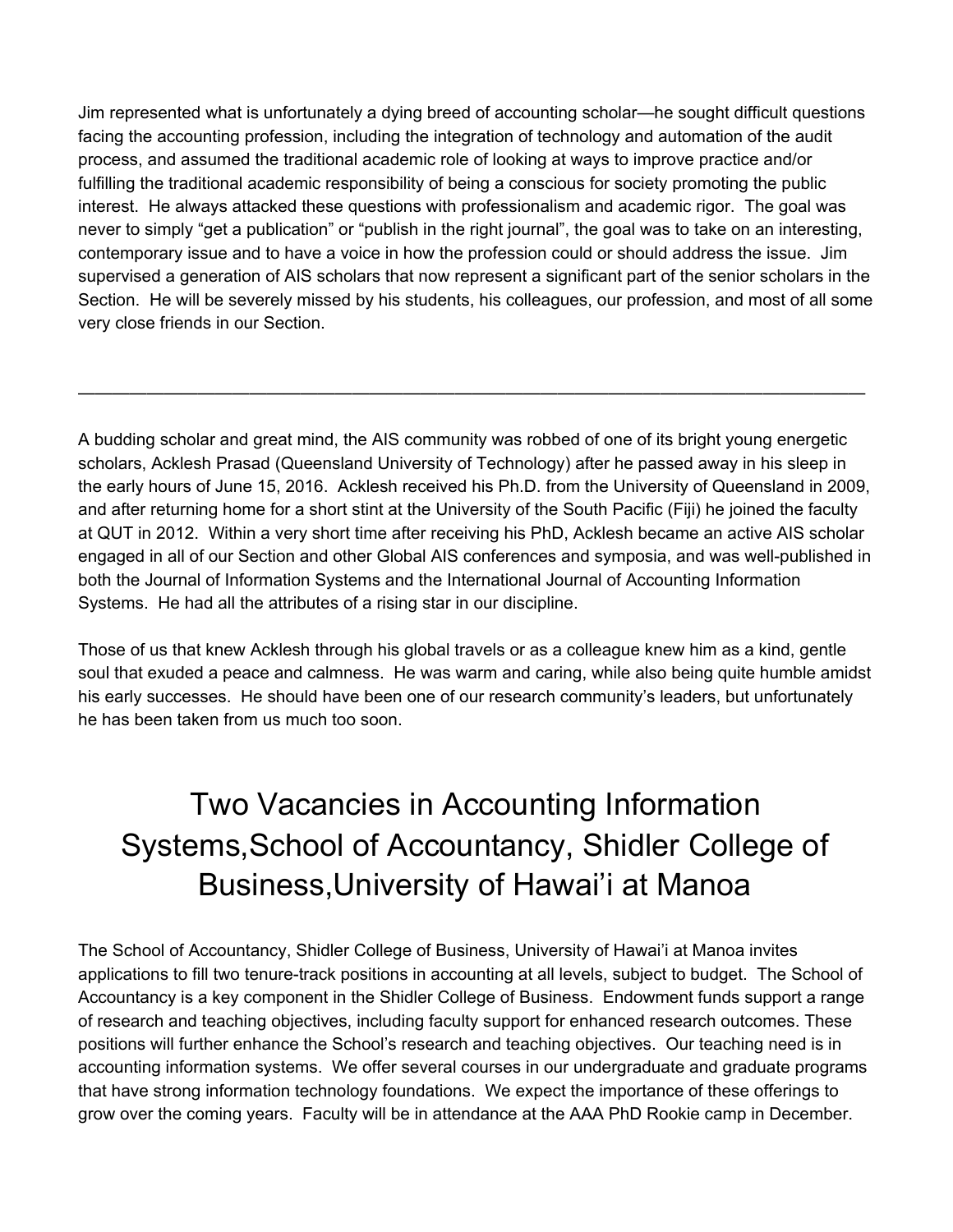<span id="page-9-0"></span>Further details are at <http://workatuh.hawaii.edu/Jobs/NAdvert/23205/3992964/1/postdate/desc> or contact the Chair of the Search Committee, Dr. Roger Debreceny (rogersd@hawaii.edu)

### Congratulations!

**Marianne Bradford** was promoted to Full Professor at North Carolina State University.

**Jane Fedorowicz** of Bentley University was awarded the 2016 Mee Family Prize at Bentley University's Convocation ceremony on August 24. This annual award recognizes lifetime scholarly achievement that has enhanced the standing and reputation of the University.

**Ismail Gomaa** received two new awards: Alexandria University Award of Excellence, and the Taha Hussein Award for Pioneering Works offered by Alexandria University.

This Fall 2016 semester **Margarita Maria Lenk** will be teaching financial accounting, business ethics and social entrepreneurism on the Semester at Sea ship. The 4 month voyage will take us to the following countries, with 5 days in each port: Germany, Greece, Italy, Spain, Morocco, Senegal, Brazil, Trinidad/Tobago, Panama, Peru, Ecuador, and Costa Rica. The ship has 700 students from 250 universities from around the world and faculty from 60 different universities. Colorado State University is the new host/partner of the ISE Semester at Sea organization, and each voyage is different! Please send interested students to [www.semesteratsea.org](http://www.semesteratsea.org/) and send any faculty interest inquiries to margarita.lenk@colostate.edu after the new year!

### In the Literature by Lane Lambert

<span id="page-9-1"></span> *Accounting Horizons* had a Big Data special issue (Vol. 29, No. 2, 2015) that included the following articles:

Title: Big Data in Accounting: An Overview

Authors: Miklos A. Vasarhelyi, Alexander Kogan, and Brad M. Tuttle Topic: Discusses an overall framework of Big Data in accounting, setting the stage for the ensuing collection of essays that presents the ongoing evolution of corporate data into Big Data, ranging from the structured data contained in modern ERPs to loosely connected unstructured and semi-structured information from the environment.

Title: Big Data as Complementary Audit Evidence Authors: Kyunghee Yoon, Lucas Hoogduin, and Li Zhang Topic: Evaluates the applicability of Big Data using the audit evidence criteria framework and provides cost-benefit analysis for sufficiency, reliability, and relevance considerations.

Title: Toward Effective Big Data Analysis in Continuous Auditing Authors: Juan Zhang, Xiongsheng Yang, and Deniz Appelbaum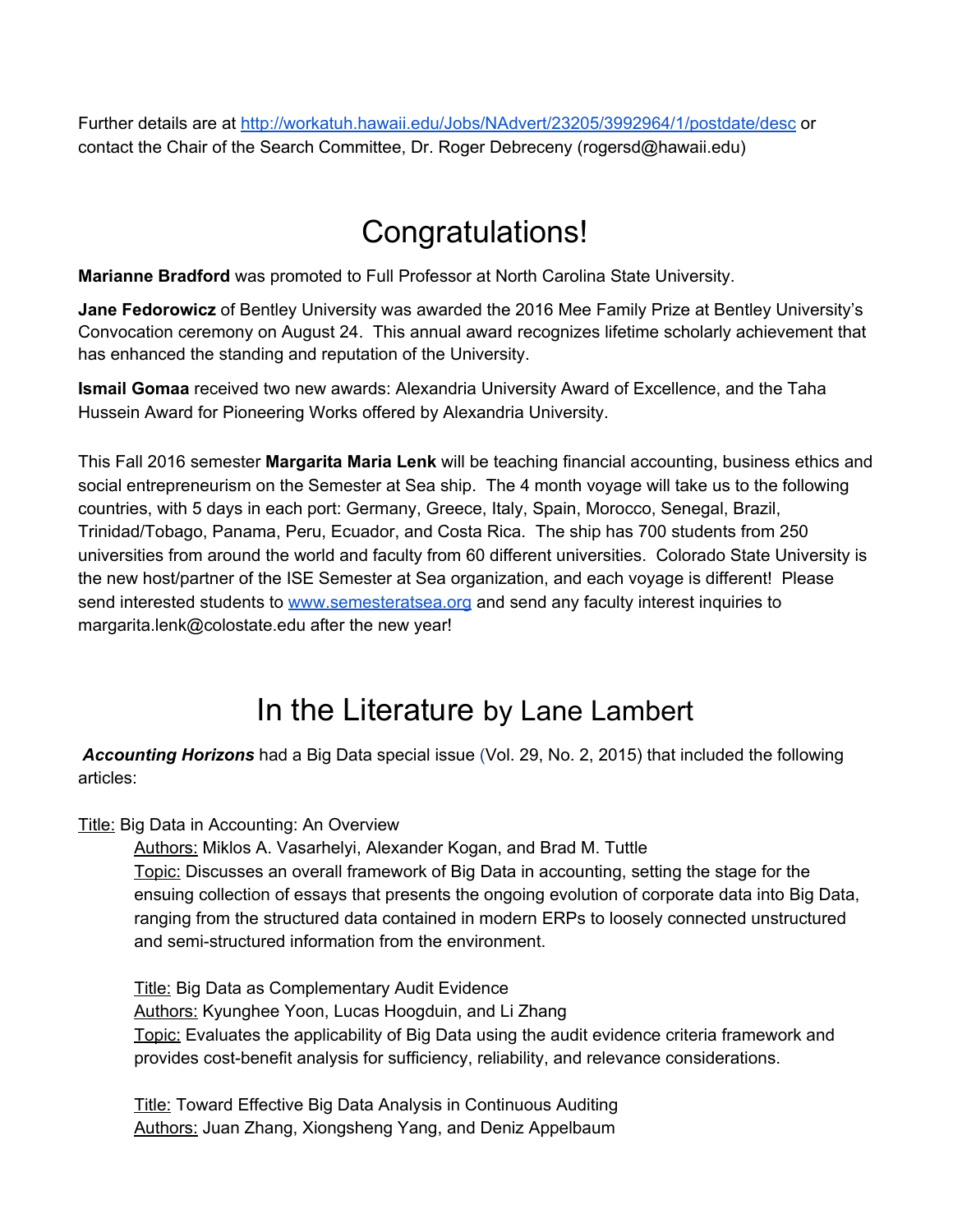Topic: This paper focuses on the gaps between Big Data and the current capabilities of data analysis in continuous auditing.

Title: How Big Data Will Change Accounting

Authors: J. Donald Warren, Jr., Kevin C. Moffitt, and Paul Byrnes

Topic: The video, audio, and textual information made available via Big Data can provide for improved managerial accounting, financial accounting, and financial reporting practices.

Title: Big Data Analytics in Financial Statement Audits

Authors: Min Cao, Roman Chychyla, and Trevor Stewart

Topic: This paper explains how Big Data analytics applied in other domains might be applied in auditing.

Title: Drivers of the Use and Facilitators and Obstacles of the Evolution of Big Data by the Audit **Profession** 

Authors: Michael G. Alles

Topic: Given the growing significance of Big Data as a business tool, this paper considers the extent to which Big Data will be embraced by the audit profession and how that usage will evolve over time.

Title: Consequences of Big Data and Formalization on Accounting and Auditing Standards Authors: John Peter Krahel and William R. Titera

Topic: This paper argues that a change in standards to focus on data, the processes that generate them, and their analysis, rather than their presentation, will add value and relevance to the accounting profession, empower end users, and improve the efficiency of the capital markets. Title: Behavioral Implications of Big Data's Impact on Audit Judgment and Decision Making and Future Research Directions

Authors: Helen Brown-Liburd, Hussein Issa, and Danielle Lombardi

Topic: This paper addresses information processing weaknesses and limitations that can impede the effective use and analysis of Big Data in an audit environment.

 *Journal of Information Systems* had a special IT Audit issue (Vol. 30, No. 1, 2016) that included the following articles:

Title: The Current State and Future Direction of IT Audit: Challenges and Opportunities Making and Future Research Directions

Authors: Ann C. Dzuranin and Irina Malaescu

Topic: This commentary provides a review and synthesis of the issues facing the IT audit profession as a result of the increasing volume of data available (for example, Big Data), coupled with changing technology and increasing regulatory requirements.

Title: A Method to Evaluate Information Systems Control Alignment Authors: W. Alec Cram and R. Brent Gallupe

Topic: Managers can understanding how to design and implement information systems controls that align with important factors within the settings that they operate, such as organizational structure, staff expectations, and technical innovations.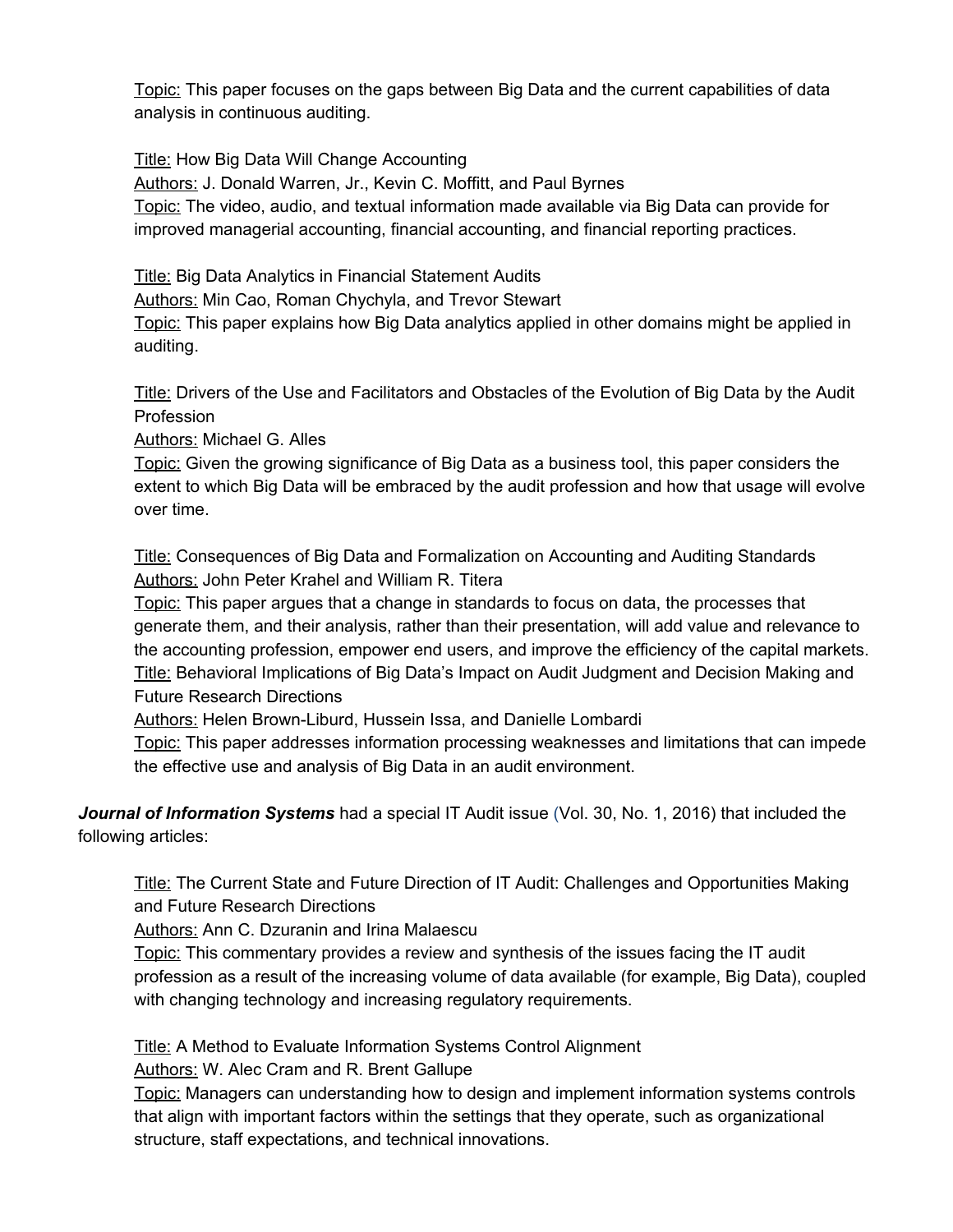Title: Repairing Organizational Legitimacy Following Information Technology (IT) Material Weaknesses: Executive Turnover, IT Expertise, and IT System Upgrades Authors: Jacob Z. Haislip, Adi Masli, Vernon J. Richardson, Juan Manuel Sanchez Topic: Collectively, this paper's findings suggest that firms make significant monitoring changes to re-establish organizational legitimacy after receiving an IT-related material weakness.

Title: The Effect of Frequency and Automation of Internal Control Testing on External Auditor Reliance on the Internal Audit Function

Authors: Maia J. Farkas and Rina M. Hirsch

Topic: This paper finds that automated remediation strategies of failures to detect significant deficiencies fully remediate external auditors' perceptions of poor internal audit function (IAF) work performance and low degree of reliance on the IAF, whereas manual remediation strategies result in only partial remediation and reliance.

Title: SECURQUAL: An Instrument for Evaluating the Effectiveness of Enterprise Information Security Programs

Authors: Paul John Steinbart, Robyn L. Raschke, Graham Gal, William N. Dilla Topic: While some research has used subjective assessments as a surrogate for objective security measures, such an approach raises questions about scope and reliability. To remedy these deficiencies, this study uses the COBIT Version 4.1 Maturity Model Rubrics to develop an instrument (SECURQUAL) that obtains an objective measure of the effectiveness of enterprise information security programs.

New *JIS* papers posted on the blog at: <http://commons.aaahq.org/hives/c7b49f141e/summary>

*Journal of Emerging Technologies in Accounting*, Vol. 13, No. 1 (2016) had the following articles:

Title: Securing Big Data Provenance for Auditors: The Big Data Provenance Black Box as Reliable Evidence

Author: Deniz Appelbaum

Topic: This paper contributes to the discussion of Big Data provenance through the lens of public company auditing, where the provenance and reliability of data sources and audit evidence are of paramount importance. This paper also proposes a system of secure provenance collection, the Big Data Provenance Black Box, which is derived from several streams of extant research.

Title: Continuous Audit and Enterprise Resource Planning Systems: A Case Study of ERP Rollouts in the Houston, TX Oil and Gas Industries

Authors: Robin Haynes and Chunyan Li

Topic: This paper presents a case study of accounting information specialists in different divisions of the same conglomerate in the energy industry in Houston, Texas that engaged in anti-fraud audits following the rollout of enterprise resource planning (ERP) systems by implementing continuous auditing processes (CA). The results indicate that the adoption of an ERP system has a significant impact on the efficiency, fraud risk reduction, knowledge application, as well as the credibility of the auditing team. The most important factors for the successful use of fraud mitigation techniques rely on ERP systems, which have continuous audit functions.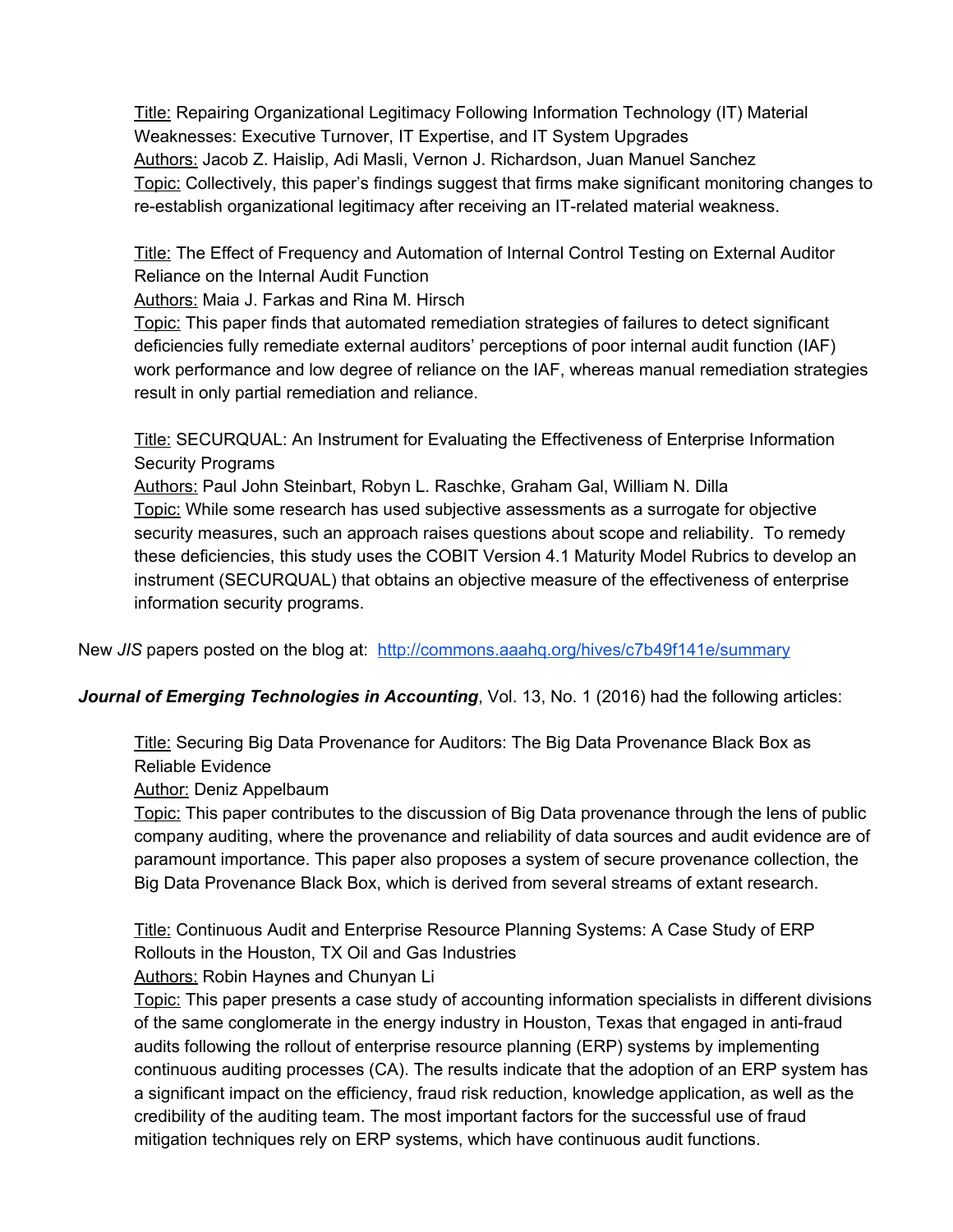Title: Accounting Automation and Insight at the Speed of Thought

Authors: Dawna M. Drum and Andrew Pulvermacher

Topic: Modern organizations are inundated with data, and they often struggle to organize it in an efficient and effective manner in order to get the most value from the data. The context of this case is, thus, situated in current business practice. Students are given large data files that were extracted from an enterprise system. They must use Microsoft Access and Excel to summarize and organize the data to create a dynamic profit and loss statement.

Title: Computer-Assisted Functions for Auditing XBRL-Related Documents Authors: J. Efrim Boritz and Won Gyun No

Topic: The main goal of this paper is to introduce computer-assisted audit functions that can be used by auditors to perform audit tasks to attain identified audit objectives. Based on professional guidelines and prior academic studies, this study introduces a set of audit objectives and related audit tasks that auditors might confront if they are asked to provide assurance on XBRL-related documents. The study then demonstrates a set of related computer-assisted audit functions for conducting the audit tasks and discuss how the identified audit objectives could be achieved using these functions.

Title: Data Analytics: Introduction to Using Analytics in Auditing

Authors: David Y. Chan and Alexander Kogan

Topic: This is a hands-on introductory practical data analytics teaching case that can be used in an auditing or related course. Students will learn about data attributes, data creation, structured query language (SQL), basic statistics, and performing basic audit procedures using analytics by utilizing the open source software R.

<span id="page-12-0"></span>CLICK HERE FOR MORE LITERATURE REVIEWS….

# In the Literature —Continued

Other articles reviewed with the source indicated:

 Source: *Journal of International Accounting Research*, Vol. 14, No. 2 (2015) Title: How Does XBRL Affect the Cost of Equity Capital? Evidence from an Emerging Market Authors: Songsheng Chen, Ling Harris, Wenying Li, and Donglin Wu Topic: Applying path analysis, this study examines how eXtensible Business Reporting Language (XBRL) in China affects the cost of equity capital and finds that XBRL reduces the cost of equity capital and that XBRL strengthens the direct linkage of the inverse relationship between financial reporting quality and the cost of equity capital but not the indirect linkage via the mediation of information asymmetry. The findings also show that XBRL adoption leads to a greater reduction in the cost of equity capital, when there is a high level of corporate governance.

Source: *Journal of Management Accounting Research*, Vol. 27, No. 2 (2015)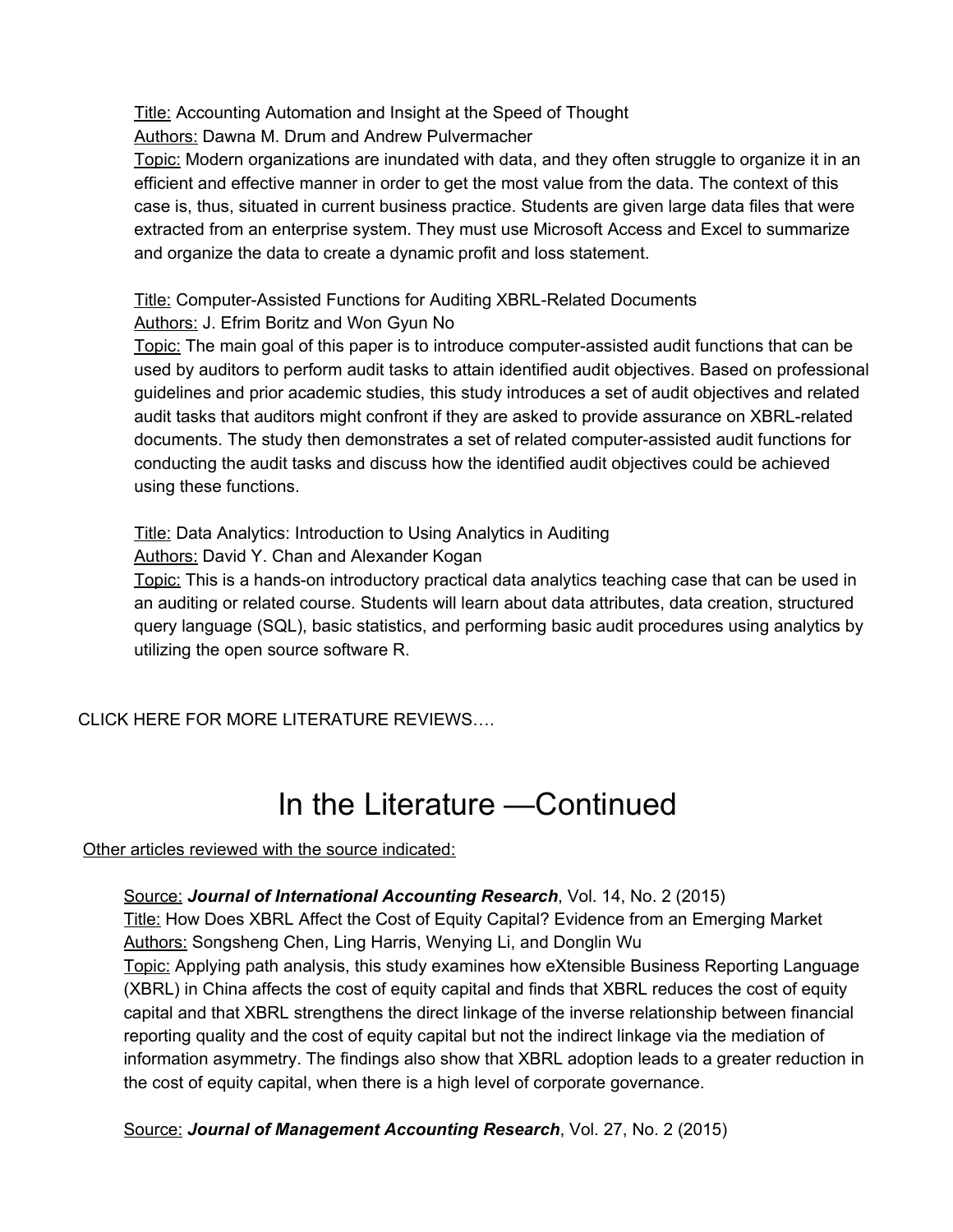Title: Outsourcing the Information System: Determinants, Risks, and Implications for Management Control Systems

Authors: Margaret H. Christ, Natalia Mintchik, Long Chen, James L. Bierstaker Topic: This paper provides insights for future research on (1) factors influencing companies' decisions to outsource the information system, (2) risks that arise when companies outsource the information system, and (3) implications for management control systems.

#### Source: *Journal of Management Information Systems*, Vol. 32 Issue 4 (2015)

Title: How the Use of Big Data Analytics Affects Value Creation in Supply Chain Management. Authors: Daniel Q. Chen, David S. Preston, and Morgan Swink

Topic: This study addresses (1) How does organizational big data analytics (BDA) usage affect value creation? and (2) What are key antecedents of organizational-level BDA usage? Survey data collected from 161 U.S.-based companies show that: organizational-level BDA usage affects organizational value creation; the degree to which BDA usage influences such creation is moderated by environmental dynamism; technological factors directly influence organizational BDA usage; and organizational and environmental factors indirectly influence organizational BDA usage through top management support. Collectively, these findings provide a theory-based understanding of the impacts and antecedents of organizational BDA usage, while also providing guidance regarding what managers should expect from usage of this rapidly emerging technology.

#### Source: *MIS Quarterly*, Vol. 40 Issue 1 (2016)

**Title:** How Information Technology Strategy and Investments Influence Firm Performance:

Conjecture and Empirical Evidence

#### Authors: Sunil Mithas and Roland T.Rust

Topic: This study finds that at the mean value of IT investments, firms with a dual IT strategic emphasis have a higher market value as measured by Tobin's Q than firms with a revenue or a cost emphasis, but they have similar levels of profitability. Of greater importance, IT strategic emphasis plays a significant role in moderating the relationship between IT investments and firm performance. Overall, these findings imply that, at low levels of IT investment, the firm may need to choose between revenue expansion and cost reduction, but at higher levels of IT investment, dualemphasis in IT strategy or IT strategic ambidexterity increasingly pays off.

#### Source: *Information Systems Research*, Vol. 27 Issue 2 (2016)

Title: Examining the Continuance of Secure Behavior: A Longitudinal Field Study of Mobile Device Authentication.

#### Authors: Paul John Steinbart, Mark J. Keith, Jeffry Babb

Topic: Laptops and desktop computers use full-size physical keyboards. However, users are increasingly adopting mobile devices, which provide either miniature physical keypads or touchscreens for entering authentication credentials. The difference in interface design affects the ease of correctly entering authentication credentials. Thus, the move to use of mobile devices to access systems provides an opportunity to study the effects of the user interface on authentication behaviors. We find that the user interface does affect login success rates. In turn, poor performance (login failures) leads to discontinuance of a secure behavior and the adoption of less-secure behaviors.

Source: *AIS Educator Journal,* Volume 10, Issue 1 (2015)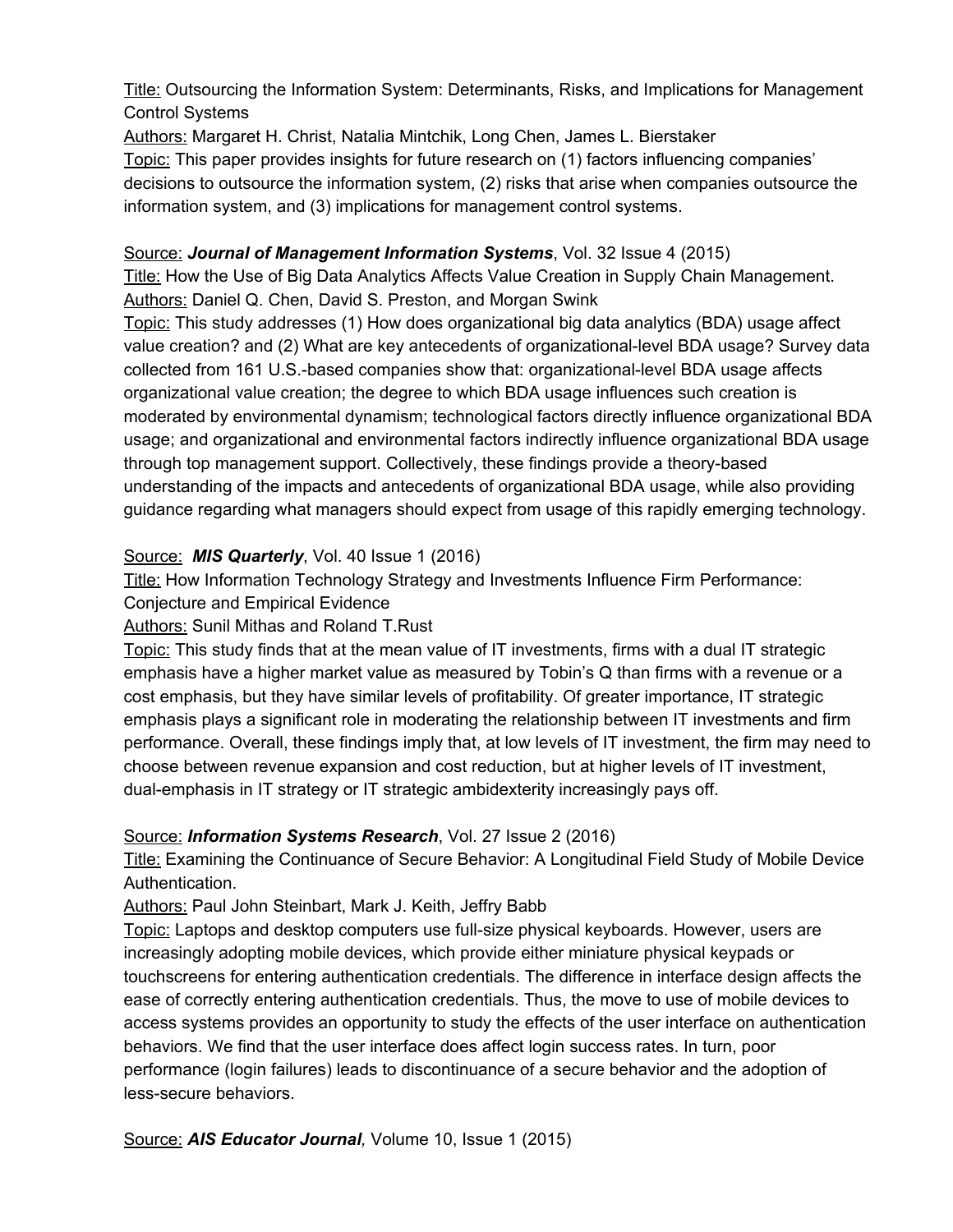Title: Assembly FG: An Education Case Study Using QuickBooks as the AIS for a Small Manufacturing Business

Authors: Sherwood Lane Lambert and Sarah Bee

Topic: This education case uses QuickBooks Premier Accountant to teach students foundation functionalities common to all Enterprise Resource Planning (ERP) systems that support discrete manufacturing. Students configure QuickBooks so that direct materials, direct labor and applied manufacturing overhead costs charged to work-in-process parts manufactured at lower levels of a multilevel bill-of-materials (BOM) are rolled up into the costs of higher-level work-in-process parts and, ultimately, into the costs of the finished goods. The case serves as a capstone QuickBooks assignment.

### *JIS* Author Blogs

#### **Forthcoming Papers in JIS:**

<span id="page-14-0"></span>Exception Prioritization in the Continuous Auditing Environment: A Framework and Experimental **Evaluation** 

by Pei Li, David Y. Chan and Alexander Kogan

An important potential benefit of a continuous auditing system is the improvement of the efficiency of auditing through the automation of audit procedures. However, the inherent nature of a continuous auditing system may in fact diminish any economic benefits from automation. Researchers have found that the large volume of exceptions generated by a continuous auditing system can be overwhelming for an internal audit department. Exceptions are irregular or suspicious transactions, or internal controls violations identified by the continuous auditing system that need to be manually investigated by the auditor. As a result, a large number of exceptions diminishes the economic efficiency gained through automation.

In this study, we propose a framework that systematically prioritizes exceptions based on the likelihood of an exception being erroneous or fraudulent. The framework is based on an initial set of rules that are generated by internal auditors to detect irregular transactions. These rules are assigned a confidence level depending on their effectiveness in detecting errors or fraud. The continuous auditing system identifies transactions that violate a single rule or multiple rules and labels those transactions as exceptions. The suspicion score of each of these exceptions is generated using the Dempster-Shafer theory of belief functions. Then, the auditors are guided to investigate those exceptions that have the highest suspicion scores.

The framework incorporates an advanced feature that learns from identified errors and fraud after each iterative process through employing the following two methods. First, the confidence level of a rule that contributed to finding erroneous or fraudulent transactions is revised on the basis of investigative results of auditors. Second, a rule learner algorithm is implemented to add new rules to the original set of rules that were developed by the auditors. Although the confidence levels of the auditor-based rules have been refined, the newly identified erroneous and fraudulent transactions might have new attributes,